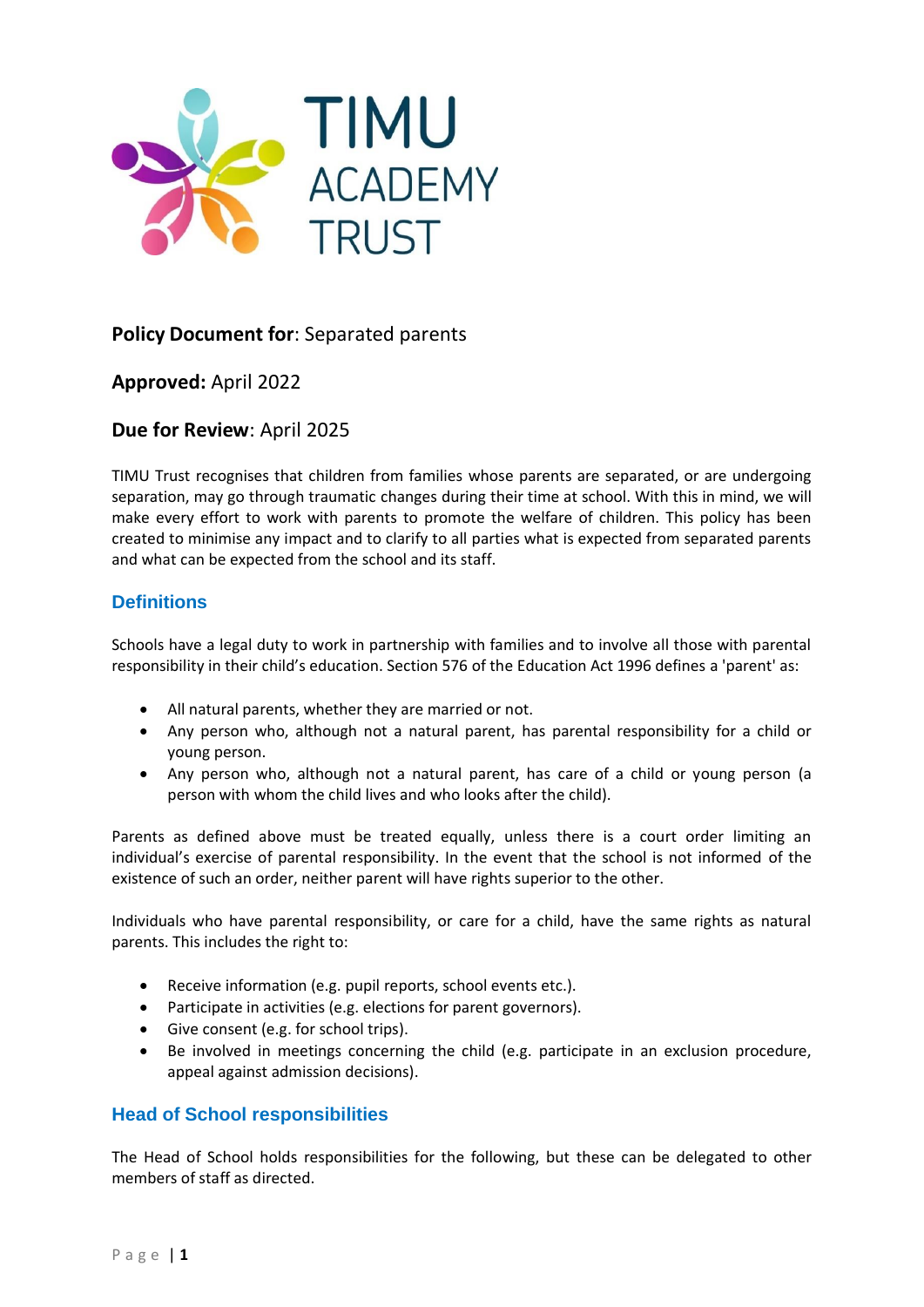- Will ask parents or guardians for the names and addresses of all parents when they register a pupil.
- It is the duty of the Head of School to ensure that names and addresses of all parents, where known, are included in the admission register and also in pupil records, and are available to the pupil's teachers.
- The Head of School will ensure that names and addresses of all parents are forwarded to any school to which the pupil moves.
- The Head of School will ensure that details of court orders are noted in the pupil's record.

### **Parental responsibilities**

- Parents of children joining the school are asked to bring their child's birth certificate. This ensures children are joining the correct year group and also helps the school ascertain who has parental responsibility. We follow the Kent LA guidance on checking for parental responsibility.
- Parents are responsible for informing the school when there is a change in family circumstances. We recognise the sensitivity of such situations and we will maintain confidentiality requested by parents as far as possible. The school will also not make judgements about individual circumstances, and both parents will be treated equally.
- Where there is a court mandated restraining order in place, a copy needs to be retained by the school (which is saved on CPOMS and in the pupil file), which will put measures in place to ensure the child is not released to named individuals.
- Parents who have joint custody of the child are requested to keep the school informed, in writing, of any disputes they have with each other regarding the collection of children.
- Where a Child Arrangements order is in place, the parents must supply the relevant school with a copy as soon as possible so that we are aware of the arrangements and abide by the court order. This is filed in CPOMS and in the pupil file.
- Cafcass can become involved in cases at the request of the court. We ask parents to let us know where this is the case so that we have the relevant information to support the child. More information for parents where can be found on [https://www.cafcass.gov.uk/grown](https://www.cafcass.gov.uk/grown-ups/parents-and-carers/)[ups/parents-and-carers/](https://www.cafcass.gov.uk/grown-ups/parents-and-carers/)
- Children's welfare and safety are paramount, where there are issues over access to children, the parent with whom the child resides should contact the school immediately.
- When the school holds parent consultations, parents can attend together, or book separate appointments by arrangement.
- The Trust expects parents to communicate with each other regarding these arrangements.
- When parents separate, we ask that the school is informed so that our records can be updated accordingly for emergency contacts, collection arrangements and so on.

### **Progress reports and pupil records**

- Any parent has the right to receive progress reports and review pupil records of their child.
- If the parents are separated or divorced, progress reports will be sent to both parents, unless we have been informed otherwise
- Disagreements between parents must be resolved between the parents and cannot be resolved by the school.
- The school will maintain an open door policy with both parents and the class teacher will be available to discuss any issues.
- In extreme circumstances, if there is a belief that a possible abduction of the child may occur or if the parent is disruptive, the police will be notified immediately.